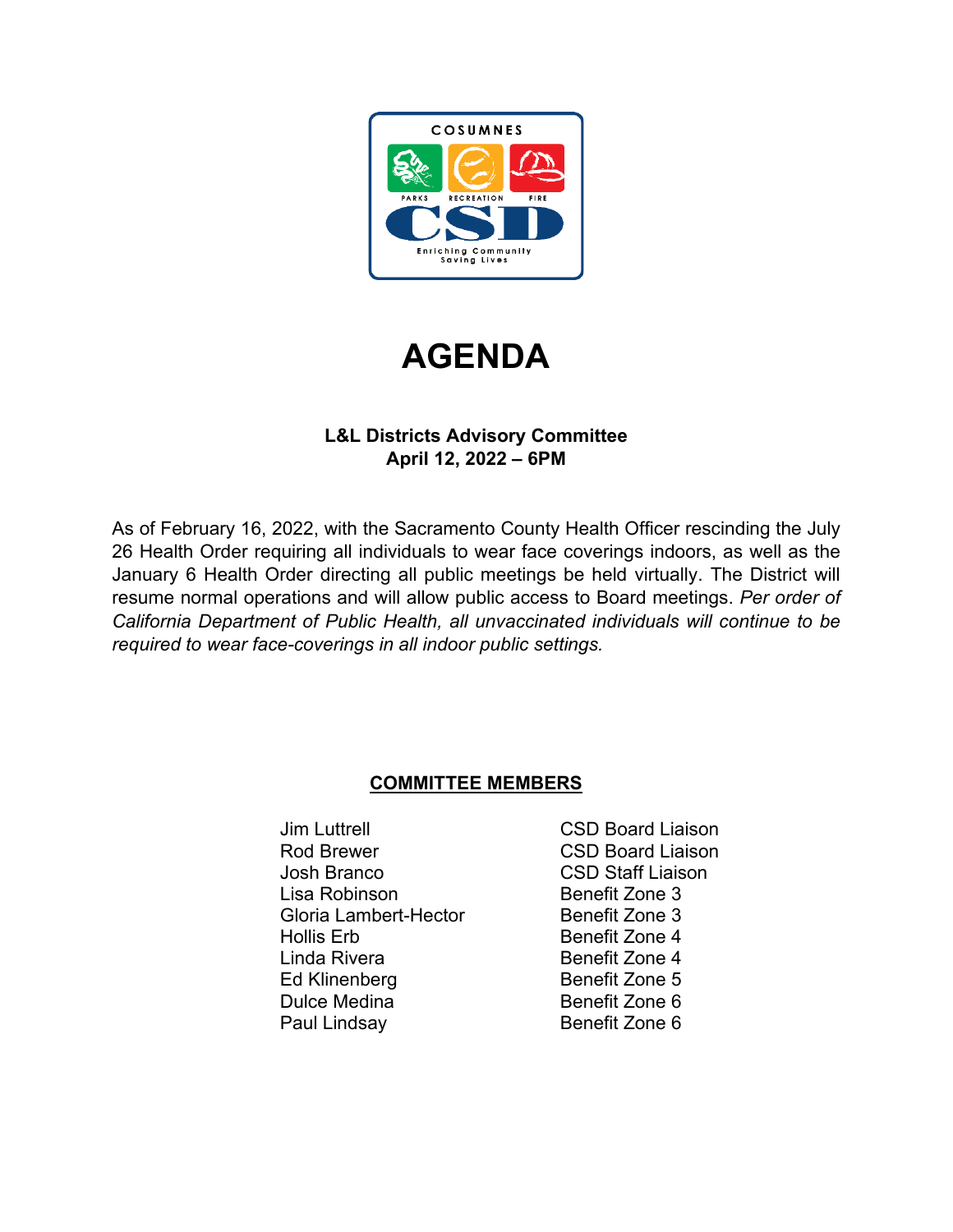## **A. CALL TO ORDER**

1. Roll Call

## **B. REPORTS / PRESENTATIONS**

2. **Subject:** A Community Conversation on Maintaining Local Safety & Essential Quality of Life Services

#### **Recommendation:**

- 1. The Committee receive a presentation from Cosumnes Community Services District & City of Elk Grove Staff.
- 3. **Subject:** Park & Golf Operations Division Report

### **Recommendation:**

- 1. The Committee receive a landscape maintenance report from Park & Golf Operations staff.
- 4. **Subject:** Staff Liaison Report

### **Recommendation:**

1. The Committee receive an update from the Staff Liaison.

## **C. COMMUNICATIONS FROM THE PUBLIC**

This is the time and place for the public to address the Advisory Committee. State law prohibits the Committee from addressing any items not previously included on the Agenda. The Advisory Committee may receive testimony and set the matter for a subsequent meeting. Comments are to be limited to three minutes per individual at the discretion of the Chairperson. Individuals representing a group, or an organization shall be permitted five minutes. Comments relating to similar issues should be brief, concise, and non-repetitious. Speakers should state their home or business address when commenting to the Advisory Committee.

**Note:** Under the provisions of the California Government Code, the Committee is prohibited from discussing or taking immediate action on any non-agendized item unless it can be demonstrated to be of an emergency nature or the need to take immediate action arose after the posting of the agenda.

## **D. REGULAR BUSINESS**

- 5. Receives the March 10, 2022, Regular Advisory Committee Minutes.
- 6. Landscape Maintenance Updates Committee provides landscape maintenance updates for each of their respective benefit zones.